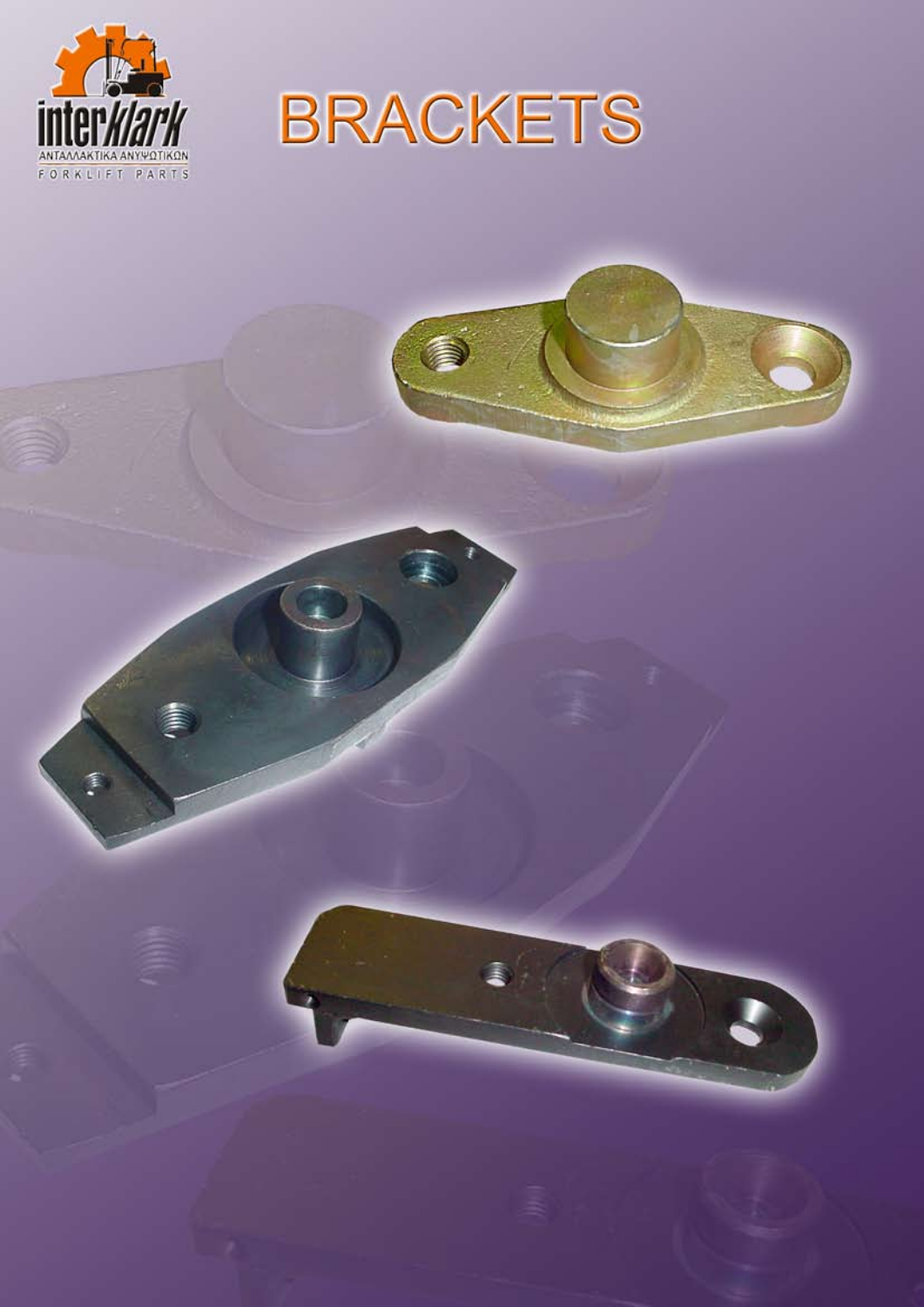

## **Brackets**



| Original Code:                            |             |              |              |    | Original Code: |                         |              |           |    | Original Code:                            |             |              |           |    |  |
|-------------------------------------------|-------------|--------------|--------------|----|----------------|-------------------------|--------------|-----------|----|-------------------------------------------|-------------|--------------|-----------|----|--|
| Interklark Code: 503893                   |             |              |              |    |                | Interklark Code: 506693 |              |           |    | Interklark Code: 507641                   |             |              |           |    |  |
| LINDE                                     |             |              |              |    | BT             |                         |              |           |    | <b>JUNGHEINRICH</b>                       |             |              |           |    |  |
|                                           |             |              |              |    |                |                         |              |           |    |                                           |             |              |           |    |  |
| a                                         | $\sf b$     | $\mathtt{C}$ | $\mathsf d$  | e  | a              | $\sf b$                 | $\mathtt{C}$ | ${\sf d}$ | е  | a                                         | $\mathsf b$ | $\mathtt{C}$ | ${\sf d}$ | e  |  |
| 124                                       | 18          | 20           | 20           | 90 | 134            | 20                      | 12           | 10,5      | 89 | 125                                       | 30          | 10,5         | 13        | 96 |  |
|                                           |             |              |              |    |                |                         |              |           |    |                                           |             |              |           |    |  |
| Original Code:                            |             |              |              |    |                |                         |              |           |    |                                           |             |              |           |    |  |
|                                           |             |              |              |    |                |                         |              |           |    |                                           |             |              |           |    |  |
| Interklark Code: 507642                   |             |              |              |    | Original Code: | Interklark Code: 507643 |              |           |    | Original Code:<br>Interklark Code: 507644 |             |              |           |    |  |
| <b>JUNGHEINRICH</b>                       |             |              |              |    | <b>STILL</b>   |                         |              |           |    | <b>JUNGHEINRICH</b>                       |             |              |           |    |  |
|                                           |             |              |              |    |                |                         |              |           |    |                                           |             |              |           |    |  |
| a                                         | $\mathsf b$ | ${\bf C}$    | $\mathsf{d}$ | e  | a              | $\mathsf b$             | $\mathtt{C}$ | $\sf d$   | е  | a                                         | $\mathsf b$ | $\mathtt{C}$ | d         | e  |  |
| 125                                       | 30          | 10           | 13           | 96 | 122            | 25                      | 13           | 13        | 90 | 146                                       | 28          | 12,5         | 10        | 94 |  |
|                                           |             |              |              |    |                |                         |              |           |    |                                           |             |              |           |    |  |
|                                           |             |              |              |    |                |                         |              |           |    |                                           |             |              |           |    |  |
| Original Code:<br>Interklark Code: 507645 |             |              |              |    | Original Code: | Interklark Code: 507646 |              |           |    | Original Code:<br>Interklark Code: 507647 |             |              |           |    |  |
| <b>JUNGHEINRICH</b>                       |             |              |              |    | LINDE          |                         |              |           |    | <b>STILL</b>                              |             |              |           |    |  |
|                                           | $\sf b$     | $\mathtt{C}$ | d            |    |                | $\sf b$                 |              | ${\sf d}$ |    |                                           | $\mathsf b$ | $\mathbf{C}$ | d         |    |  |